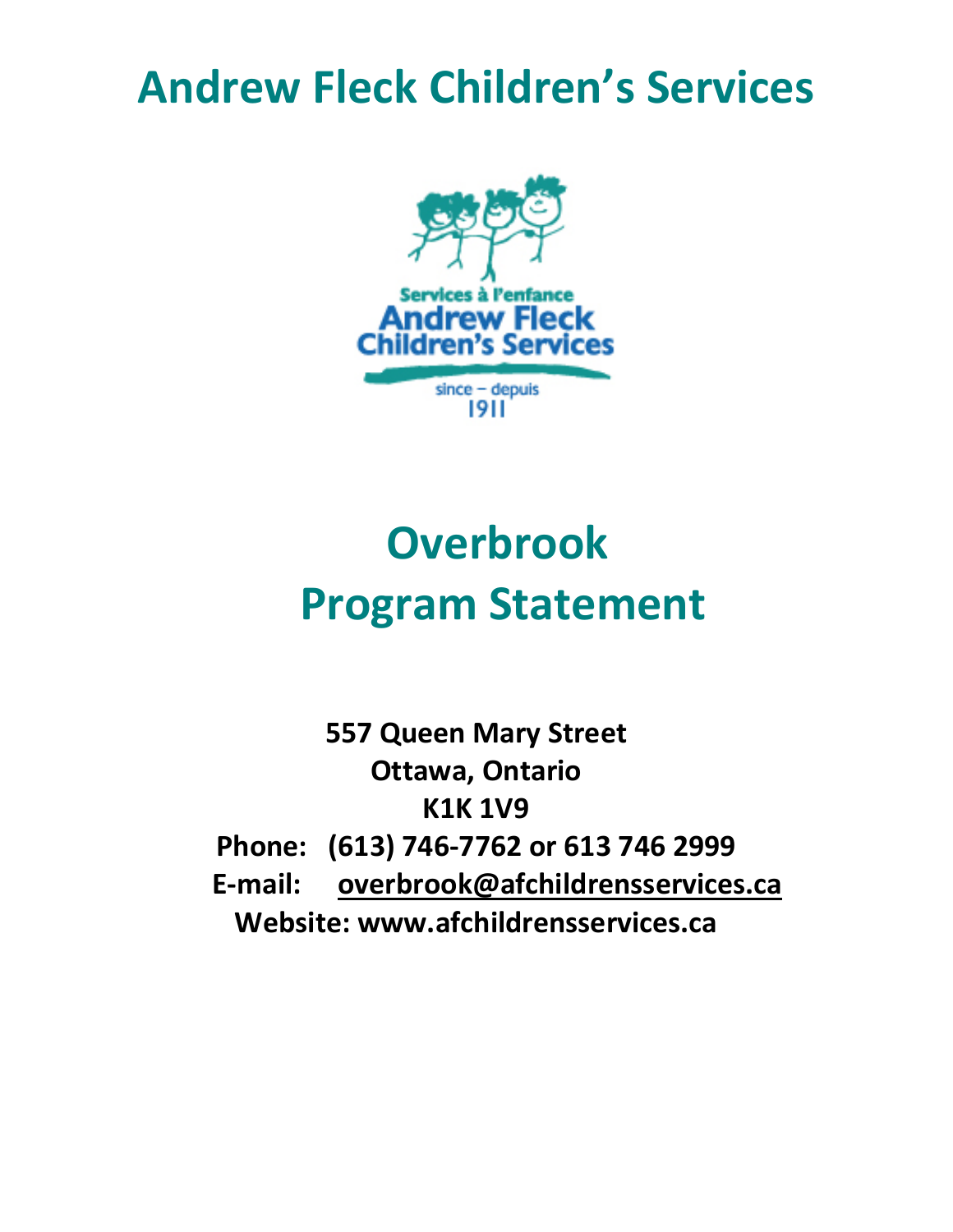## **Welcome to Overbrook**

This statement sets forth our Program Goals and Approaches to plan for and create positive learning environments and experiences that support the learning and development of the children attending our program. We are confident in the quality of our programs and our ability to ensure high quality experiences that lead to positive outcomes in relation to your children's learning, development, health and well-being. Our program is structured to be responsive to each individual child's development. We view each child as being competent, curious and capable of complex thinking. We provide a supportive environment that encourages positive social interactions and an understanding of each child's uniqueness.

Our program promotes inquiry based learning by reflecting on the interests and ideas of the children as well as the Educators. Our Early Childhood Educators plan the environment to guide the children's learning, enhance their knowledge, and meet their individual developmental needs while ensuring that children and families have a sense of:

- Belonging
- Well-being
- Engagement
- Expression

These are the four foundations identified in 'How Does Learning Happen?' Ontario's Pedagogy for the Early Years. For more information regarding '*How Does Learning Happen*?' please see the following website. <http://www.edu.gov.on.ca/childcare/pedagogy.html>

All staff work within the Standards of Practice and Code of Ethics as put forth by the College of ECE and the AFCS 'Statements of Practice and Guiding Principles. Staff interact with colleagues and other professionals in ways that demonstrate respect, trust and integrity. Through their conduct, Our Early Childhood Educators strive to enhance the status of the profession in their workplaces and in the wider community.

### **Program Goals**

#### **1. To promote the health and well-being of the children.**

The physical and emotional well-being of children in our care is the utmost priority of Andrew Fleck Children's Services. Understanding that the well-being of children is greatly influenced by their environment, we strive to promote balanced nutrition and offer children the opportunity to develop self-help skills. To support the nutrition of all children, our chef Ferial and her assistant work hard to provide a menu that follows Canada's food guide [\(https://food-guide.canada.ca\)](https://food-guide.canada.ca)/) Meals are prepared daily, avoiding processed foods, added salt, and sugar. Our menu is pork-free and all meat provided is halal to accommodate all our families. The children are also provided with an individual water cup or bottle that they have access to throughout the day. To ensure the emotional well-being of all children, we continuously adapt our learning space to reduce excessive stimuli like noise level, bright lights and crowded play areas. Further, we are providing ample opportunities for children to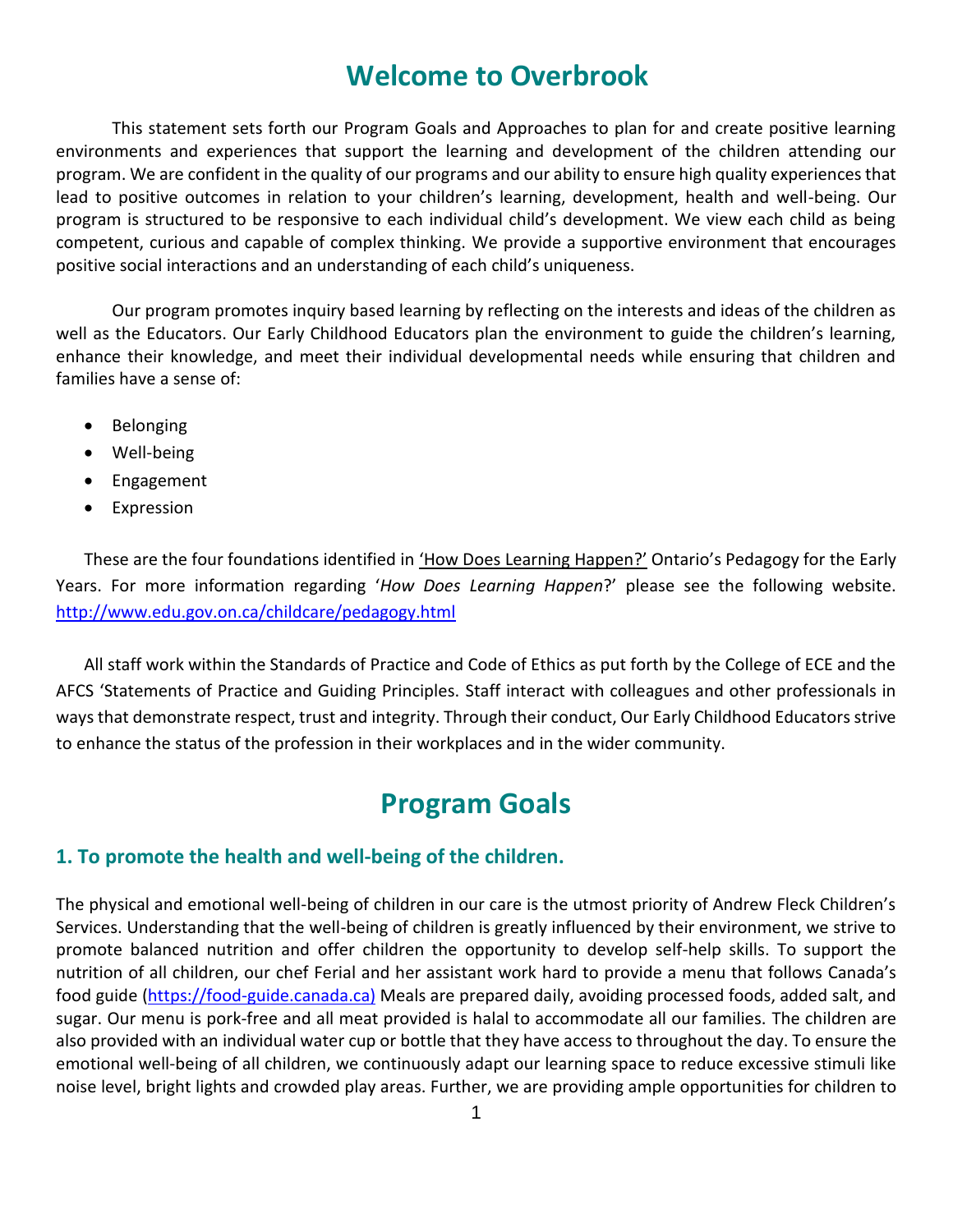practice self-help skills like pouring their own milk and serving their own snack to encourage positive self-esteem and autonomy.

Recognizing that quiet rest time is crucial to a child's health and ability to develop emotional self-regulation, all children who are in care for more than 6 hours per day are mandated by the ministry to have a minimum of 1 hour of rest time. Children in our programs are provided with two hours of rest time, during which many choose to nap. Understanding that not all children require a nap, our staff encourage quiet time for children during which they may read books or engage in a restful activity. An early-wakers program is opened for these children after an hour, during which they can engage in quiet play like puzzles or calm sensory activities.

To ensure the safety of children, ratios mandated by the ministry are maintained at all times. During quiet rest time, during periods of arrival (90 minute), and periods of departure (60 minutes) ratios are reduced to 2/3.

#### **2. To promote responsibility for self, compassion, and empathy by modelling and encouraging positive, nurturing and respectful relationships with children, parents and staff.**

Knowing that children learn from observing the adults and role models that surround them, we believe developing relationships of mutual respect and trust that are positive, responsive, and nurturing is of paramount importance. These relationships start by greeting all parents and children warmly, inviting them to share input on the program, and most of all, to feel safe seeking support from all staff. We strive to be a key support for all families and believe that the child and families best interests should be the centre of our practice.

Understanding that not all communication is verbal, we support the children to communicate in different forms. We create and maintain a language rich environment by providing opportunities for children to explore literacy, music and other symbolic languages to support self-expression. The use of visuals and PECS (Picture Exchange Communication System) within our programs assists the children in understanding the routines and expectations of the program.

During play, educators get down to the child's level, use active listening skills and recognize the child's attempt to communicate while valuing their input. As role models, educators communicate in a warm and respectful manner, often modelling language for peer-group entry, problem-solving and empathy.

Only forms of positive behaviour guidance with emphasis on discussion, encouragement and positive reinforcement are used by the staff. Educators respond empathetically to all children and try to identify and decrease the stressors that a child may be feeling. We use a collaborative approach with the children to identify their emotions while providing supportive options to solve a problem. The desired behaviour will be stated clearly and positively, and open communication will be encouraged and supported.

If the child is still requiring support, he/she may be encouraged to use the calm down area with staff support. Our calm down area is a space where children may go to have a quiet moment to read a book, use selfregulating equipment (ie. squeeze balls, fidget toys,) or any other items that may support the child's ability to self-regulate.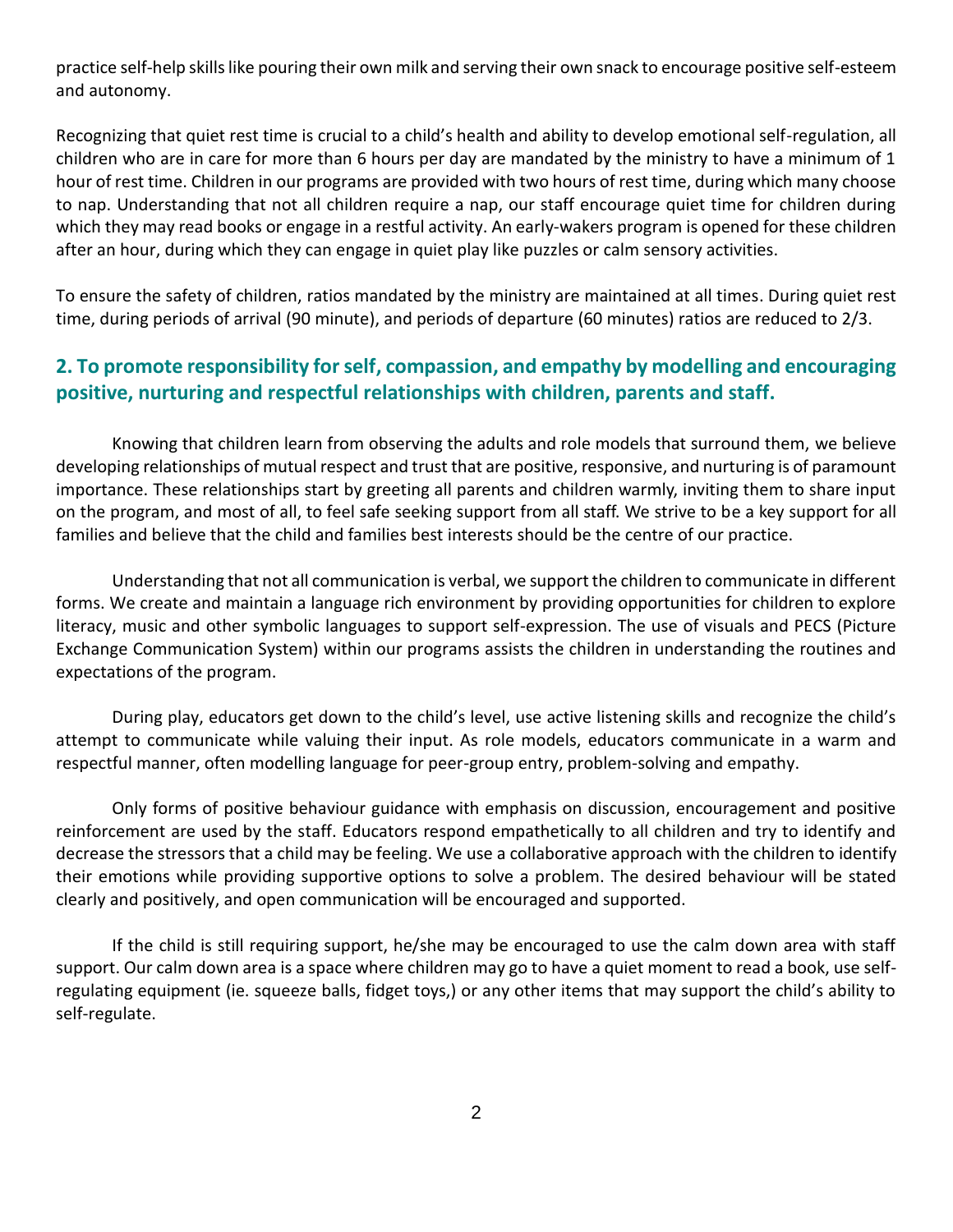#### **3. To create environments that foster the children's exploration, play, and inquiry by designing positive learning environments and plan for positive learning environments that support each child's needs.**

Understanding that children are most invested in play and learning when it reflects their interests, the input of the children in our care is at the forefront of our environmental planning. Children are co-planners in the programming, supporting decision making and providing the inquiries on which each learning experience is planned. To support and encourage the children's role in planning our program, educators provide materials that reflect their interests and encourage further exploration and questioning. These materials are often openended and multi-purpose, encouraging problem-solving, creativity and innovation in their play.

With a mix of child-initiated and adult-supported activities, educators are actively engaged in the play with children and provide opportunities for the children to ask questions, solve problems, test, revise and communicate their theories. As the children engage in investigating their interests, the educators focus on being curious alongside them, working together to expand on these investigations. Pedagogical documentation like photos, stories, and quotes of the children's play is also posted throughout the program so that they can reflect on their past inquiries.

Knowing that children experience the best learning when they have time to engage in their play, the educators develop daily schedules that have a minimum of transitions, allowing for longer periods of uninterrupted play. The schedule is also designed to be adaptable based on the needs of the group. For example, if a group of children is heavily engaged in play outdoors, the educators may extend outdoor play so that the children can get the most out of their activity.

#### **4. To offer flexible, responsive programming which considers the individual needs of every child.**

Respecting that each child has their own unique skills, attributes, strengths and struggles, our Early Childhood Educators nurture and foster seek to offer programming that is adaptable and responsive. Our programs seek to foster growth and independence by providing opportunities for each child to contribute their enthusiasm and curiosity.

Keeping in mind that all children's interests vary and change, our program rooms offer many experiences. For example, our educators provide ample space for gross motor play, quiet areas for calm, reflective activities, and dramatic play materials geared towards the current interests of the group. They also offer activities that encourage creativity and artistic expression.

Understanding that outdoor play is a critical component of a child's development, our staff are committed to offer programming within our natural outdoor play spaces that encourages exploration and inquiry. Outside of our play spaces, all our programs take advantage of the many green spaces in our community by going on walks and fieldtrips that put emphasis on outdoor exploration. As per the *Child Care and Early Years Act (2014)* children who are in care for 6 hours or longer must have a minimum of 2 hours of outdoor play daily for all children. Our School-Age Program spends a minimum of 30mins before and/or after school.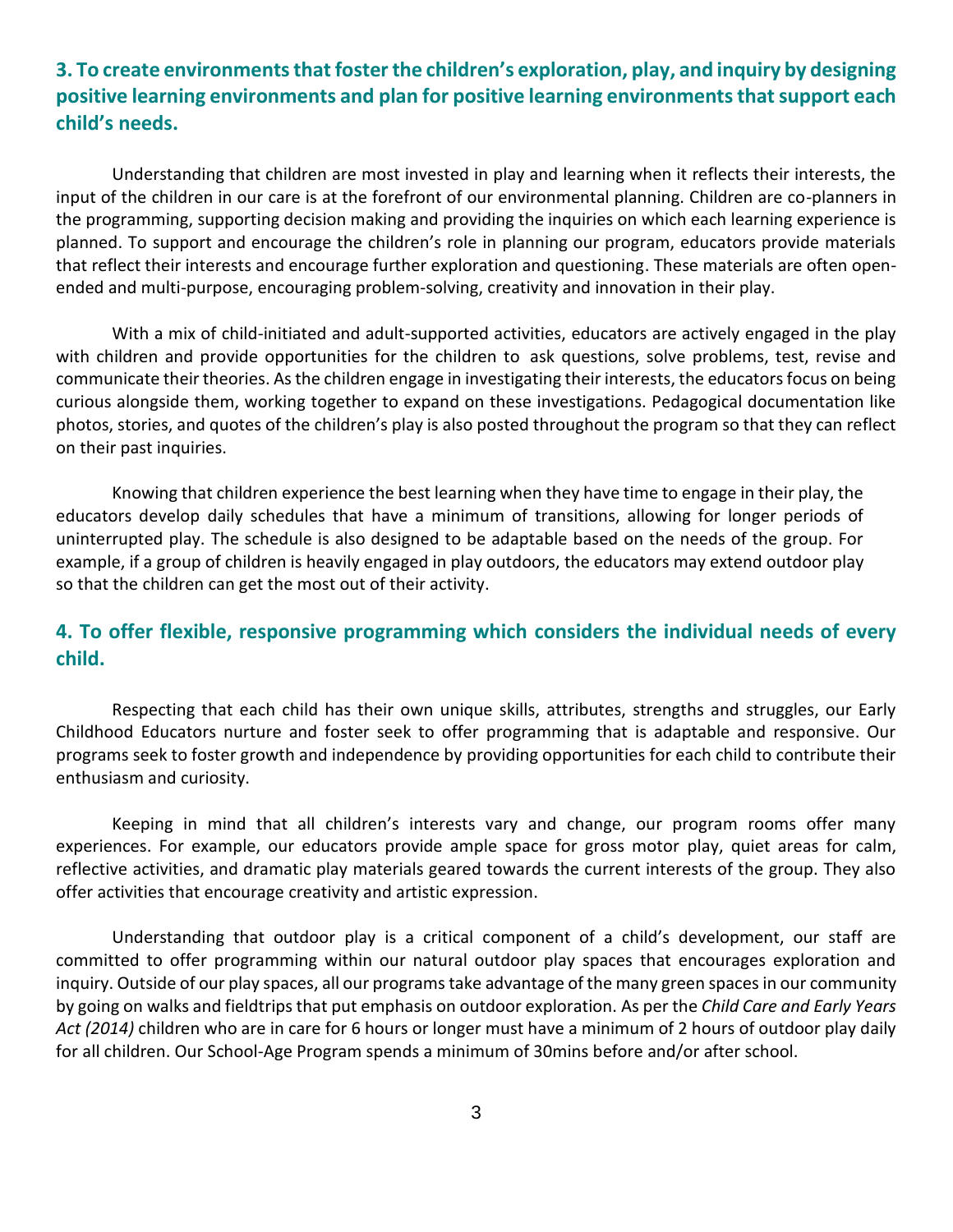Inclement weather may limit our ability to spend time outdoors. Muddy buddies are therefore provided for each child in the toddler and preschool programs so that rain and mud do not impede our ability to play outside. To ensure the safety and well-being, while maintaining a high quality of programming, our staff rely on UV index and weather alerts to determine if/when to stay indoors.

As stated in '*How Does Learning Happen*?," research suggests that allowing children to actively explore and investigate what they are naturally curious about while taking manageable risks is critical for children's physical and mental health and well-being. It allows them to test their limits, engage in creative problem-solving, and work collaboratively with their educators in assessing the risks and benefits of their play. In conversation with each other, with the children and with parents, our educators work to ensure that risky play at Overbrook remains safe and beneficial for the children in their care.

#### **5. To build supportive partnerships with children and families, engaging them as partners in their child's learning.**

Families play an integral part in their child's learning and one of the guiding principles at Andrew Fleck Children's Services-Overbrook site is engaging families as partners in their child's early learning environment. Our staff strive to create a sense of belonging for all children in the program and their families.

Upon enrolment, our staff provide and integration period for all new families. For the first few days of attendance, we invite parents to spend some time with their child in the program. This is a great opportunity for parents and children to get to know the educators in the program, creating secure relationships is important to your child's transition. It's also a great opportunity for educators to discuss the goals parents have for their child and share the program's educational philosophy. It is recommended for new toddler and preschool children to spend a half-day at first, and slowly extend hours of attendance in the program. Always remember to check in with staff when dropping off and picking up your child. During this crucial integration period, educators can offer advice, support and important updates from your child's day. Our staff are committed to a mutually respectful relationship with all families, and they welcome questions at any time. Please do not hesitate to approach staff to schedule a convenient and appropriate time to discuss any questions or concerns.

Recognizing the importance of family involvement in a child's learning, our staff seek various ways to incorporate parent feedback and ideas into the program. Throughout the year, staff organize centrewide family breakfasts. These are a great opportunity for parents to get to know each other, share ideas with educators, as well as continue to build relationships with the staff in their child's program. Parents are, of course, always invited to spend time with their child in the program at any time. Many choose to occasionally spend morning snack with their child at drop-off. Others choose to volunteer on field trips with their child, becoming an active partner in their engagement, excitement and learning.

One of the ways our staff communicate with parents and share their child's learning milestones is through the online tool StoryPark. At least once a month, educators will share a learning story for your child. These are written records, accompanied by photos, showing parents a snapshot of their child's interests and learning. StoryPark is also a great tool for parents. They can keep up to date on important information about the centre by reading community posts and newsletters posted by staff, as well as share their own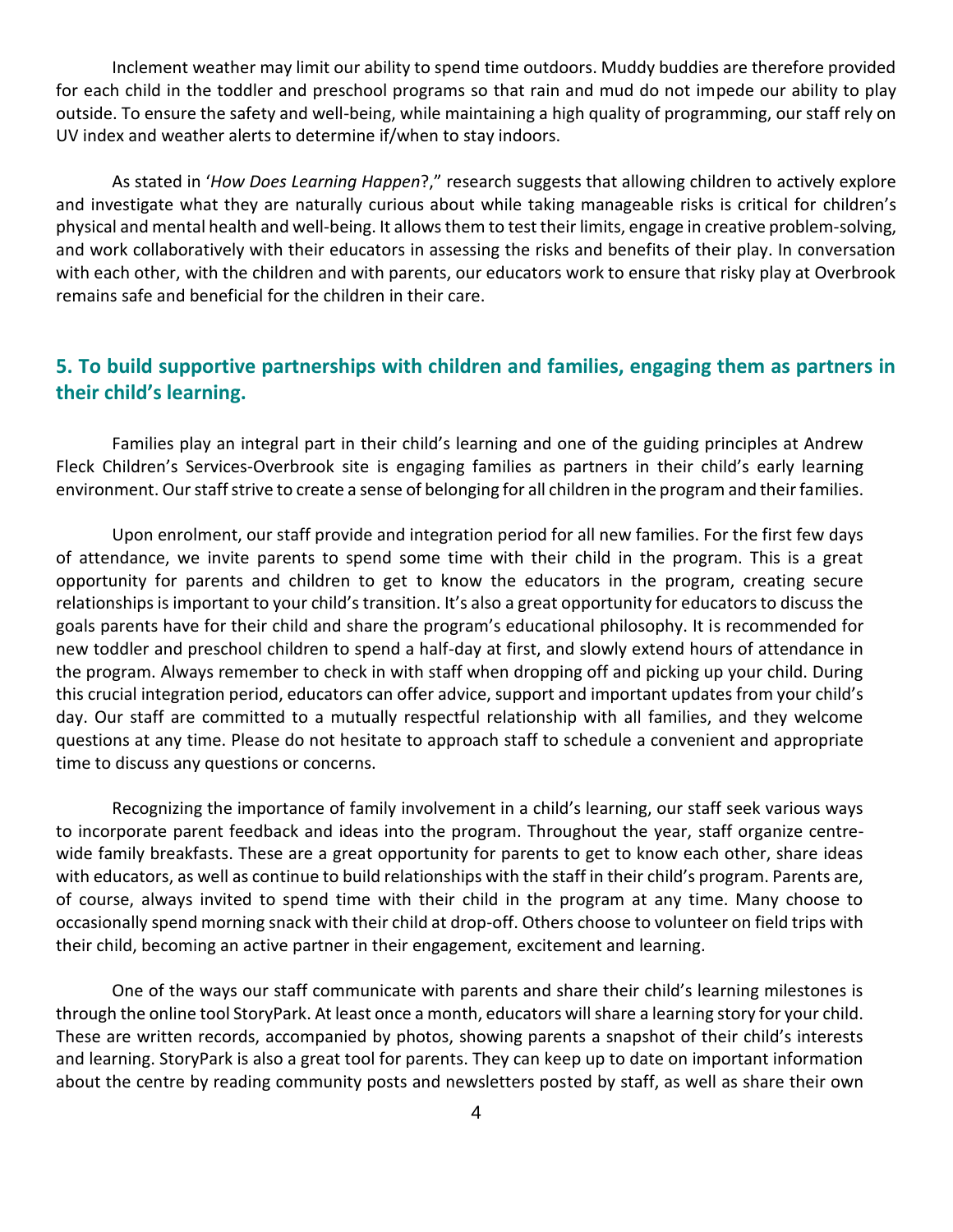stories of their child from home. All parents will sign an agreement of understand for the use of Story Park. To learn more, parents are invited to visit [www.storypark.com](http://www.storypark.com/)

#### **6. To involve local community partners and allow those partners to support the children, their families and our staff.**

Encouraging and developing community partnerships strengthens our abilities to meet the needs of all our children and families. Our Program supports any needed collaboration with community partners for the benefit of all children. Our educators make it a priority to support our families to connect with community resources such as Best Start, Family Literacy Program, The Snowsuit Fund, free dental screening clinic; Ottawa Children's Treatment Centre, First Words, Public Health and others as needed. Information on these services are posted on our parent bulletin boards.

Through Children's Inclusion Support Services (CISS), the children in our program are supported in various ways. Resource Consultants provide consultative support for the educators and families of children with special needs. They suggest strategies for adapting programming and provide training to ensure a positive inclusion for each child. They also support the educators in developing Individual Support Plans that meet the specific developmental needs and goals of specific children.

In partnership with Queen Mary Public School our programs have weekly access to the gymnasium. This gives all the children the chance for some awesome gross motor play in a huge open space. The many activities we do in the gym benefit children's well-being and all aspects of their development.

Understanding that outdoor play is critical to a child's development, Andrew Fleck Children's Services has partnered with the Child and Nature Alliance of Canada. They provide training for our educators in Forest and Nature School practices, and support our staff in prioritizing conscious outdoor exploration, risky play and a respectful relationship with the land we share.

We have ongoing partnership with librarians at the Ottawa Public Library to sing songs and read stories with our programs. We also invite Ottawa police officers and firefighters to the centre for fun and informational workshops. We are also fortunate to have a partnership with the Tamir foundation. Their volunteers help with light housekeeping tasks on a weekly basis.

#### **7. To support continuous professional learning.**

Our Early Childhood Educators value lifelong learning and commit themselves to engaging in continuous professional learning to enhance their practice as mandated by the College of ECEs (Continuous Professional Learning Plan). Our staff continually take advantage of workshops, courses and other opportunities to upgrade their skills and develop new areas of expertise. Our partners at Children's Inclusion Support Services have developed Internal Module Trainings to support staff in their professional development. All staff working in licensed child care centres at Andrew Fleck meet bi-monthly for professional learning opportunities. Each program team (Toddler, Pres-school, and School-Age) also meets on a bi weekly basis to review how their